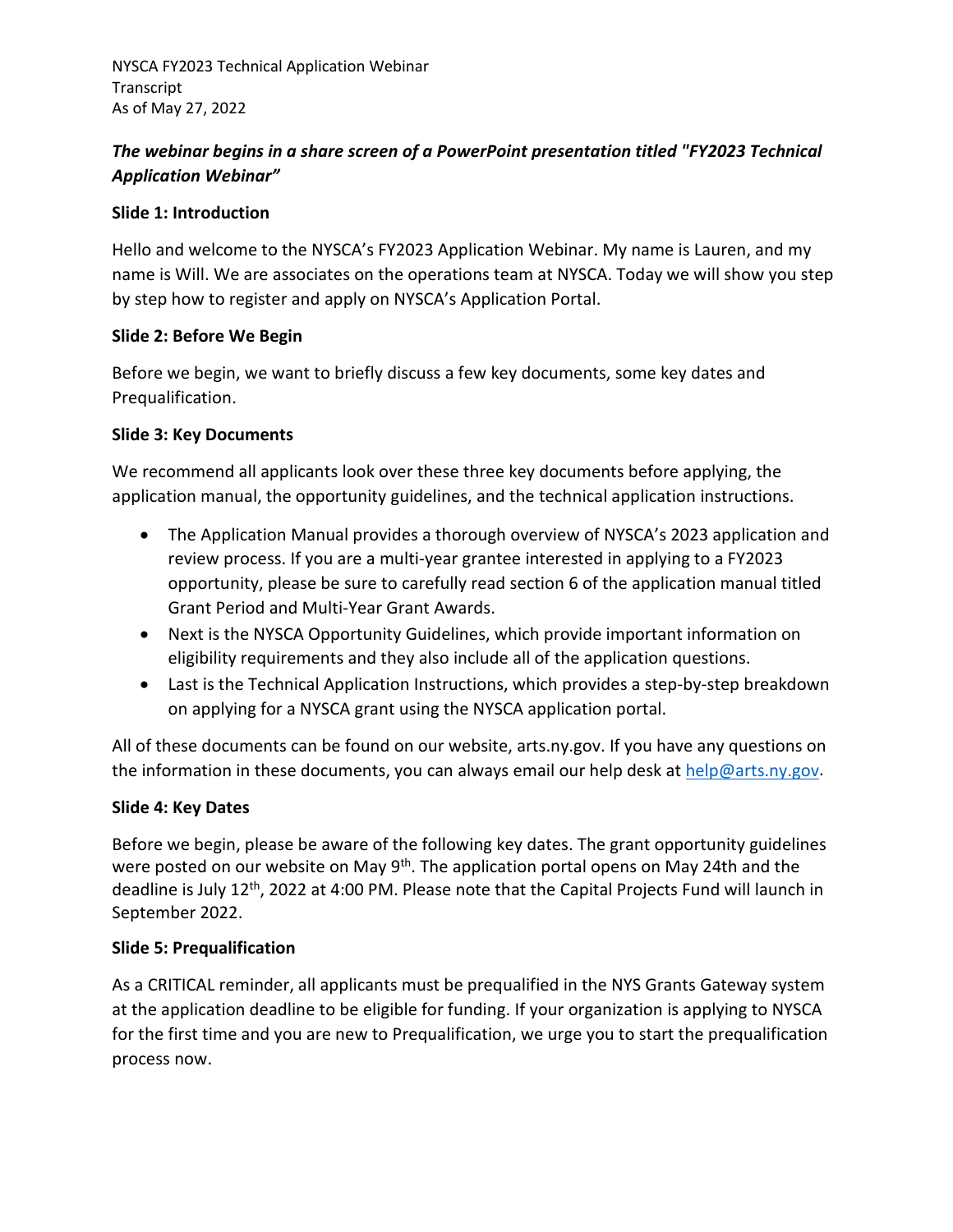Please note: The NYS Grants Gateway System and NYSCA's Application Portal are two separate websites.

Please do not forget to Prequalify in the Grants Gateway. If you submit an application in the Application Portal by the deadline but have not separately Prequalified in Grants Gateway by the deadline, NYSCA cannot review your application under New York State law.

Organizations that are new to Prequalification must first register with the Grants Gateway before they can complete and submit the Prequalification Document Vault materials.

New York State Grants Management reserves 5-10 business days from the receipt of complete materials to process a registration request, so new applicants, please be sure you allow enough time to 1) register and 2) complete and submit your document vault so you can be Prequalified at the deadline.

#### **Slide 6: Prequalification Contacts and Resources**

Here are some contacts and resources on Prequalification:

First, the Grants Gateway team holds weekly live webinars on registration as well as completing and submitting your vault for review. These can be found on the grants management website, [grantsmanagement.ny.gov](http://grantsmanagement.ny.gov/)

Next, the NYSCA Prequalification Team is here to answer questions via email and over the phone. You can email them at  $help@arts.py.gov$ . NYSCA really encourages new applicants to contact the NYSCA Prequalification Team with questions. They also offer brief one-on-one trainings to new applicants over the phone.

Next is the Grants Gateway Help Desk. The Grants Gateway Team provides live help desk support weekdays 8:00 am to 4:00 pm and there is also an after-hours support desk, which is available weekdays 4:00 pm to 8:00 am, should you need assistance during that time.

Now we are going to transition to the walkthrough portion of this webinar, and Will is going to walk us through Registering in NYSCA's application Portal.

# *At this time, the screen changes from PowerPoint slides to a screen share of the NYSCA application portal main page.*

Thank you, Lauren. Welcome to the New York State Council on the Arts 2023 application portal. If you applied to one of NYSCA's grant opportunities last year, you can use your organizations existing login information to enter the application portal. All other applicants must register first to create an account for your organization.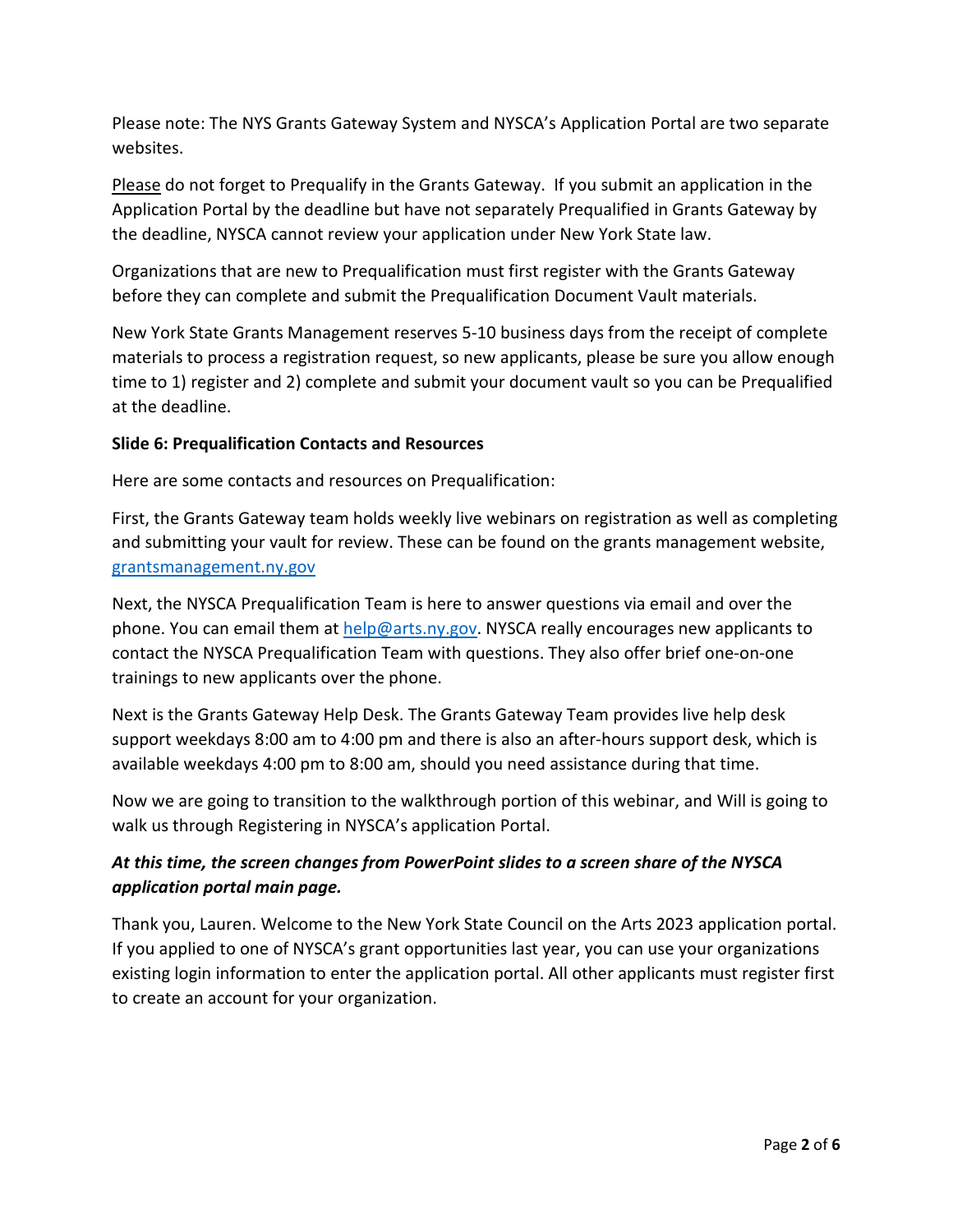### **Registration:**

All new organizations must first register in the portal before starting an application. Registration involves completing a 1-page form which you will see in a moment. To register, go to our 2023 Application Portal Homepage at [nysca.smartsimple.com.](http://www.nysca.smartsimple.com/)

Click "Register Here" to begin.

Here is the registration page, where you will be asked to provide the following organizational information:

- Your organization's name & DBA, if applicable
- Federal Employer Identification Number (FEIN)
- Address, phone and email
- Website URL and social media handles (Facebook, Instagram etc.)
- Grants Gateway Document Vault Identifier (ID) (provided by NYS Grants Gateway)\*
- Mission Statement
- Organization Type
- Description of your facilities
- The hours your organization is open to public
- And the number of people served in person and virtually in 2019, 2020 and 2021
- You will also be asked to provide contact information including your name, title, email and phone

If you are new to NYSCA and new to Grants Gateway and you do not yet have your Document Vault ID, you can insert the following placeholder, "GDV-COA-55555." NYSCA will check whether you are Prequalified on Grants Gateway at the deadline.

Once you've completed all the required fields, click the Submit button at the bottom of the page to complete your registration. In the next 5 minutes, you will receive an email from the application portal system with a link to create a password and login.

If you do not receive this email, please check your spam folder. For help, you can always contact [help@arts.ny.gov.](mailto:help@arts.ny.gov)

The first person who registers will be the Primary Contact for the organization. The system will notify you if there is another user serving as the organization's primary contact. All automated email notifications from the application portal regarding your organization's grant applications will be sent to the primary contact. The Primary Contact can validate additional accounts to collaborate with other organizational staff.

Now you are registered, and you are ready to start applying.

First, log in to your account.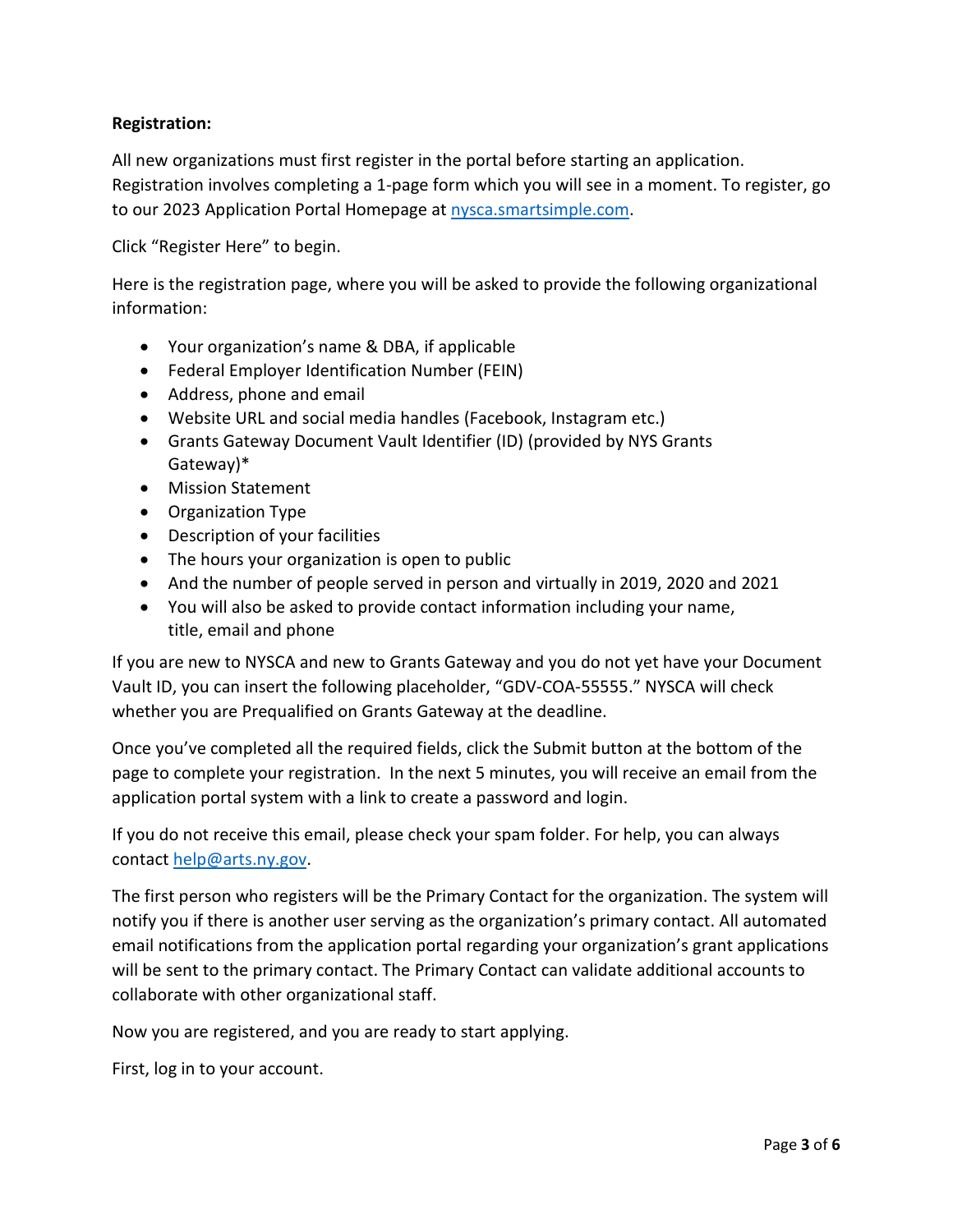## **Verify Org Profile and Apply**

If you applied to a grant opportunity last year, please review and update your organization profile information. To do so, click "Organization Profile" to view your current information.

Please review the information, make any necessary updates (including audience data under "Number of People Served") and click "Save." Click "Home" to return to your homepage.

Next select "Funding Opportunities" in the top left corner of your homepage.

Click "Apply Now" beneath the NYSCA Grant Opportunity you wish to apply to.

Before beginning, you must click "Save Draft" at the bottom of the screen to activate the application so that any edits are saved properly. Your organization's registration information will automatically populate as well.

Some important things to note:

- 1. Save your work by pressing the "Save Draft" button at the bottom of the page.
- 2. You can move to different sections in the application by selecting them from the "Jump To" menu on the righthand side of the page.

Next, complete all required questions and upload the necessary materials. All questions marked by a red asterisk are considered required and must be answered before successfully submitting an application. If you attempt to submit an application without completing all the required questions you will see an error message detailing which questions you have missed.

Before you can submit, you will be asked to upload various support materials as part of your application. The materials vary based on the Opportunity to which you are applying, but all the support material questions share the following criteria:

- The file size limit is 2GB. Please be sure to keep the document you plan to upload below this limit
- PDF is the only allowable file type. Please convert and save any documents you plan to submit as a PDF before uploading.
- Several Opportunities ask for links as part of the required support materials. Please be sure to embed those links directly in your PDF.
- Please note that all support materials are to be combined and uploaded in 1 single PDF document.
- To upload your support materials, click the blue "Upload" button
- You can upload your support materials by dragging and dropping them here or clicking on the blue icon to browse your files
- Successfully uploaded material will appear below the question.
- To delete or rename your file, click the dotted icon located on the right hand side.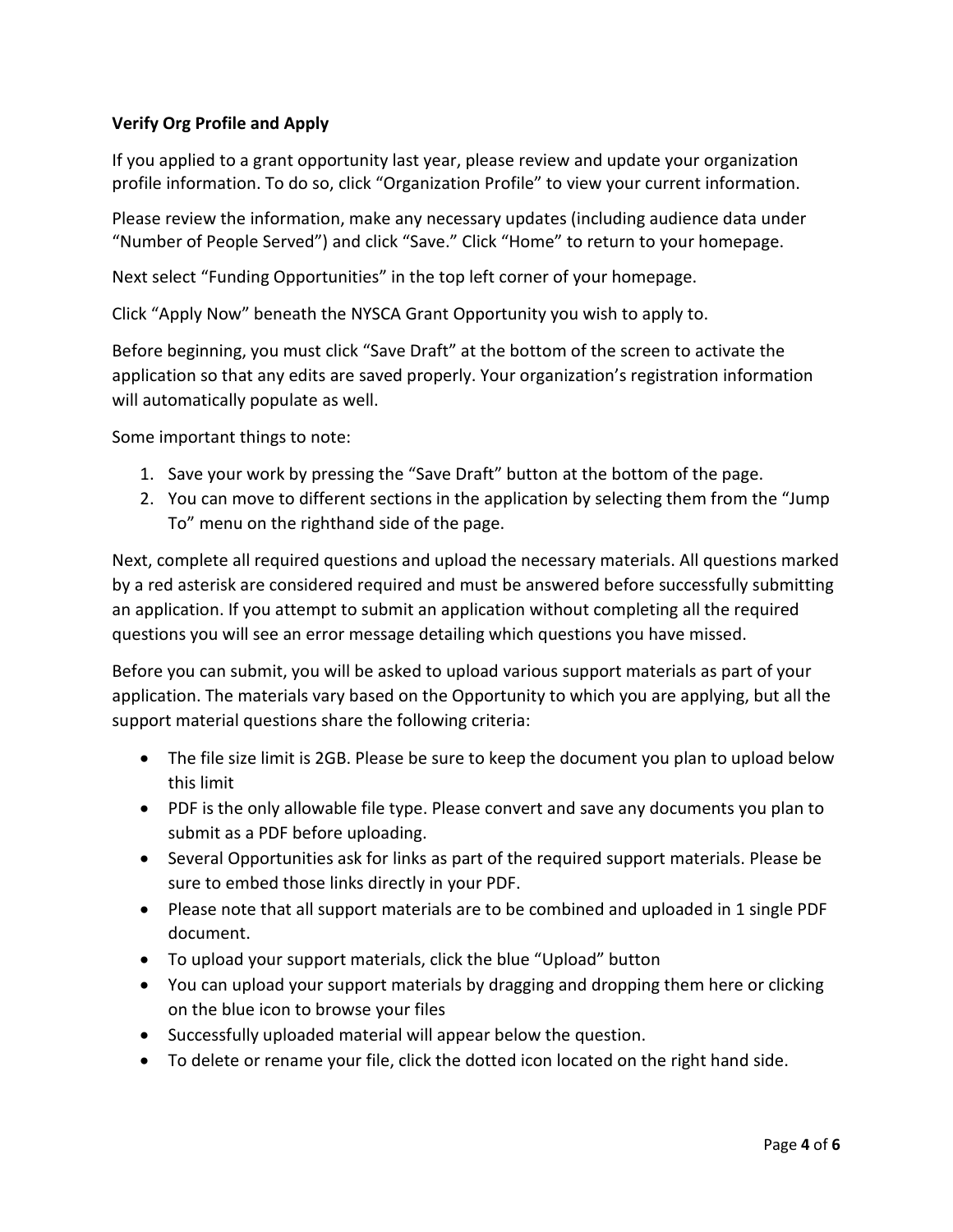Several Opportunities contain a "Proposed Use of NYSCA Funds" table which is required even though there is no red asterisk. To complete this table, click the "Enter Proposed Use of NYSCA Funds Details" button. Please be sure to follow the instructions on the page which say the following:

- Should your request be funded, the information you provide below will be used to complete a contract. You may use the award for one or more of the categories.
- For every entry, please provide a brief description in the Notes column of how the funds will be used.
- Fill out the table below so that the numbers add up to 100%.

### **Please remember:**

- If you select Personnel you must enter the following in the notes section. You may include up to 3 positions:
	- o Exact title of each position for which you plan to use funds.
	- o Each position's annual salary in whole dollars.
	- o Each position's work hours per week.
	- o The total months per year for each position.
- Example: Artistic Director, \$51,234 salary, 37.5 hours/week, 12 month/year.
- NYSCA cannot fund out-of-state travel or entertainment costs.

To begin, click the "+" button to add the first row to your table. Next, select an expense from the drop-down menu under the "Funds" column. Enter the percentage of your potential grant that you wish to allocate to this expense. Please provide a brief description of this expense in the "Notes" field. To add a new expense, click the "+" button to add an additional row and repeat the process. To delete a row, scroll to the right and click the "X" icon next to that row. Please be sure that your table adds up to 100% and save your work before closing the window.

#### **Submit**

Once you have completed your application, carefully read the Certification and certify that you have done so by entering your name below. To submit your application, click "Save" and then "Submit" at the bottom of the page.

Again, as a reminder, if you attempt to submit an application without completing all the required questions you will see an error message such as the one on the screen.

You can click the note to be directed to the missed question.

After you submit, you will receive an email message from the Application Portal System acknowledging receipt of your application. It will also include a PDF copy of your submitted application.